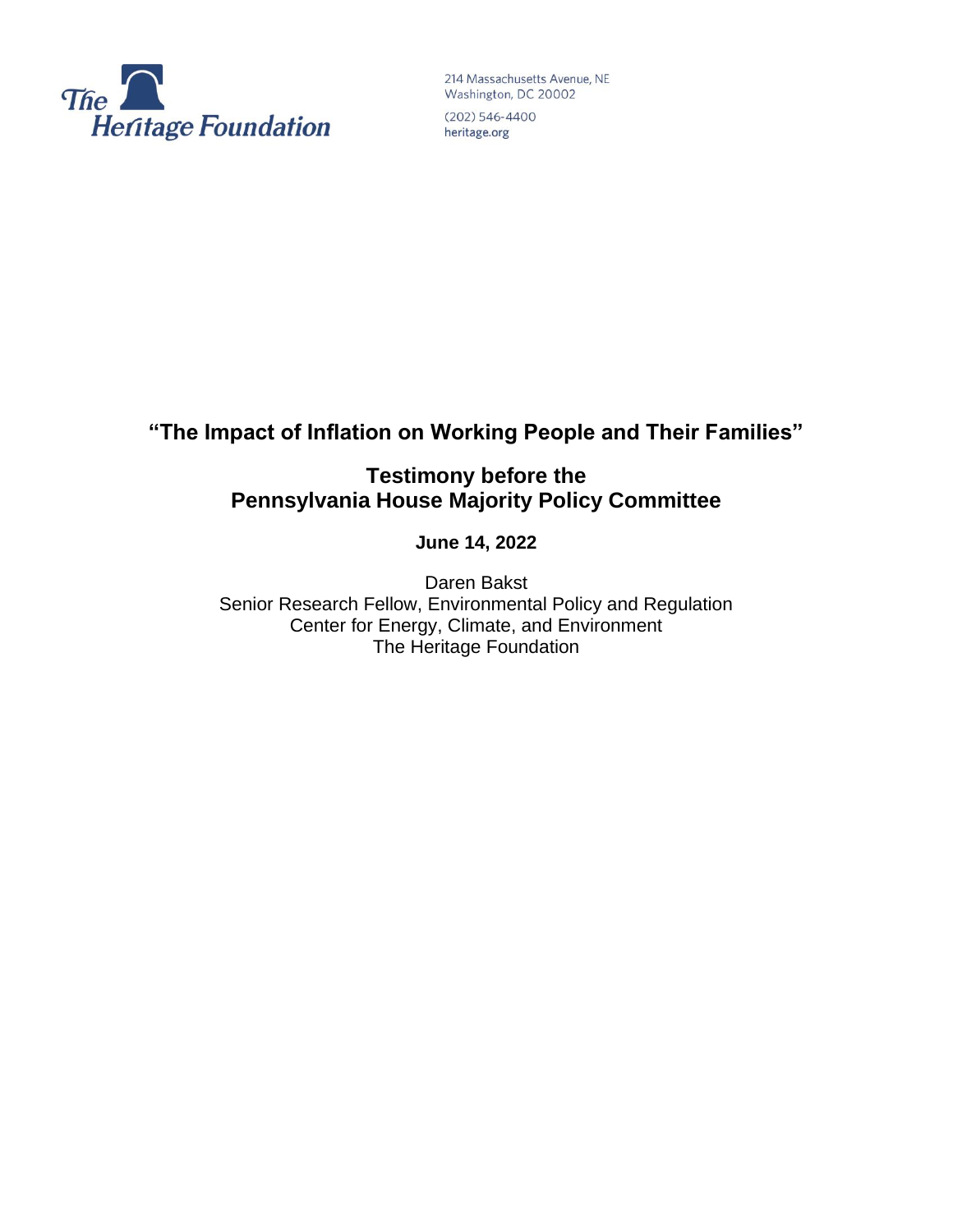Chairman Causer and members of the Committee, thank you for the invitation to testify today about inflation, and specifically food prices.

My name is Daren Bakst and I'm the Senior Research Fellow in Environmental Policy and Regulation at The Heritage Foundation. The views I express in this testimony are my own and shouldn't be construed as representing any official position of The Heritage Foundation.<sup>1</sup>

# **The Latest on Food Prices**

Last Friday, the Bureau of Labor Statistics released new Consumer Price Index data. Prices increased by 8.6% year-over-year, which is even greater than last month's 8.3% year-over-year increase.<sup>2</sup>

Food prices in May 2022 were a whopping 10.1% greater than prices in May 2021.<sup>3</sup> Over the past nine months, each month's year-over-year food price increase has been above 4%, with each successive month higher than the previous month (starting at 4.6% in September and reaching 10.1% in May). These food price increases, which have not been seen in over 40 years, are occurring across food categories, from fresh fruits (8.5%) to fish and seafood (12.2%).<sup>4</sup>

# **Practical Impact**

This data can make the situation sound so academic and impersonal. But make no mistake, these skyrocketing food prices are devastating for Americans and their families.

For many of us, going to the grocery store is where we really feel and witness the crushing inflation. At the checkout line, we see the big price tag for our groceries. We then do calculations in our heads to determine what we might have to sacrifice financially because we just got hit by a high food bill.

For lower-income Americans, this situation is particularly troubling. Skyrocketing food prices are regressive and particularly damaging to low-income Americans, as they spend a greater share of their after-tax income on food compared with higher-income Americans.<sup>5</sup>

Their tradeoffs might not just be giving up a night at the movies or a going out to dinner. It might be far worse, such as not going to the doctor or running the air conditioning.

 $<sup>1</sup>$  This testimony was prepared to be presented orally to the Committee.</sup>

<sup>2</sup> Consumer Price Index Archived News Releases, U.S. Bureau of Labor Statistics, [https://www.bls.gov/bls/news](https://www.bls.gov/bls/news-release/cpi.htm)[release/cpi.htm](https://www.bls.gov/bls/news-release/cpi.htm) (accessed June 10, 2022).

<sup>3</sup> Ibid.

<sup>4</sup> Ibid.

<sup>5</sup> See e.g. Daren Bakst, Patrick Tyrell, eds. "Big Government Policies that Hurt the Poor and How to Address Them," Heritage Foundation Special Report No. 176, April 5, 2017, https://www.heritage.org/poverty-andinequality/report/big-government-policies-hurt-the-poor-and-how-address-them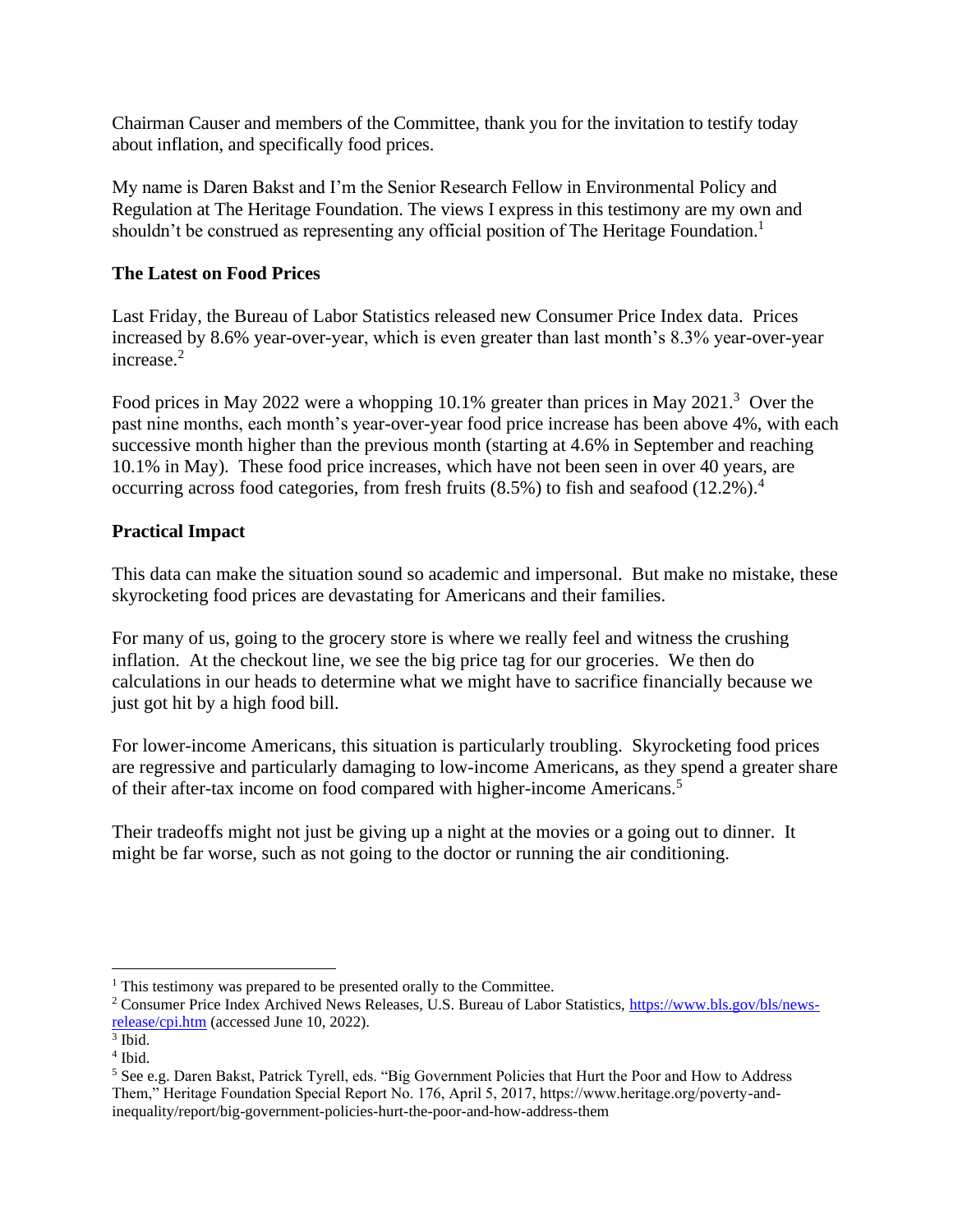# **Government Intervention**

During the peak of the pandemic, the Trump administration and government at all levels recognized that removing harmful government intervention was critical to allowing the resilient food supply chain to adjust and get Americans the food that they needed.

But things have changed for the worse. Instead of removing barriers, the Biden administration is creating an endless stream of regulatory obstacles across the economy, including those in energy and labor.

The administration's war on energy<sup>6</sup> is one of the main culprits in driving up food prices. Energy is an input that affects sectors across the economy, including the food sector. From turning on lights, operating machinery, to transporting goods, energy is critical across the food supply chain.

It is also critical to the food supply chain in ways that may not seem as obvious. For example, high energy prices drive up the costs to farmers for a key agricultural input; namely, fertilizer. More than 57% of fertilizer used in the United States are nitrogenous fertilizers, and a critical input for nitrogenous fertilizers is natural gas, which can account for 70% to 90% of its manufacturing cost.<sup>7</sup>

Energy prices just went up 34.6% in May, which is the eighth month in a row above  $25\%$ .<sup>8</sup> For gasoline prices specifically, based on the latest Energy Information Administration data, regular retail gas prices have doubled (increased by 104%) since President Biden took office, with the price per gallon at \$4.88 for the week ending June 6, 2022.<sup>9</sup> For many people across the country, they are dealing with prices over \$5 a gallon and it is taking its toll on the food sector, just as it has taken its toll on families.

Yet instead of trying to address energy costs, the Biden administration is imposing new permitting requirements, restricting energy production, and sending a very clear signal to oil and gas companies that it doesn't want their industry to even exist.

Labor shortages and government intervention that disincentivizes work and drives up labor costs

<sup>6</sup> See e.g. Katie Tubb, "Biden's Energy Screw-up," Heritage Foundation Commentary, April 1, 2022, https://www.heritage.org/environment/commentary/bidens-energy-screw

<sup>7</sup> Daren Bakst and Joshua Loucks, "Food Price Inflation Continues to Worsen. Here's What Should Be Done About It," Heritage Foundation Commentary, April 26, 2022, https://www.heritage.org/agriculture/commentary/food-priceinflation-continues-worsen-heres-what-should-be-done-about-it

<sup>8</sup> Consumer Price Index Archived News Releases, U.S. Bureau of Labor Statistics, [https://www.bls.gov/bls/news](https://www.bls.gov/bls/news-release/cpi.htm)[release/cpi.htm](https://www.bls.gov/bls/news-release/cpi.htm) (accessed June 10, 2022).

<sup>9</sup> Weekly U.S. Regular All Formulations Retail Gasoline Prices (Dollars per Gallon), Energy Information Administration,

[https://www.eia.gov/dnav/pet/hist/LeafHandler.ashx?n=PET&s=EMM\\_EPMR\\_PTE\\_NUS\\_DPG&f=W](https://www.eia.gov/dnav/pet/hist/LeafHandler.ashx?n=PET&s=EMM_EPMR_PTE_NUS_DPG&f=W) (accessed June 10, 2022). Regular retail gas prices were \$2.392 per gallon the week ending January 25, 2021 (the week when Biden took office) and were \$4.876 the week ending June 6, 2022. It should be noted that starting with the week ending January 25, 2021, regular retail gas prices had already risen 48% by the week ending Feb. 21, 2022 (three days before Russia's invasion of Ukraine).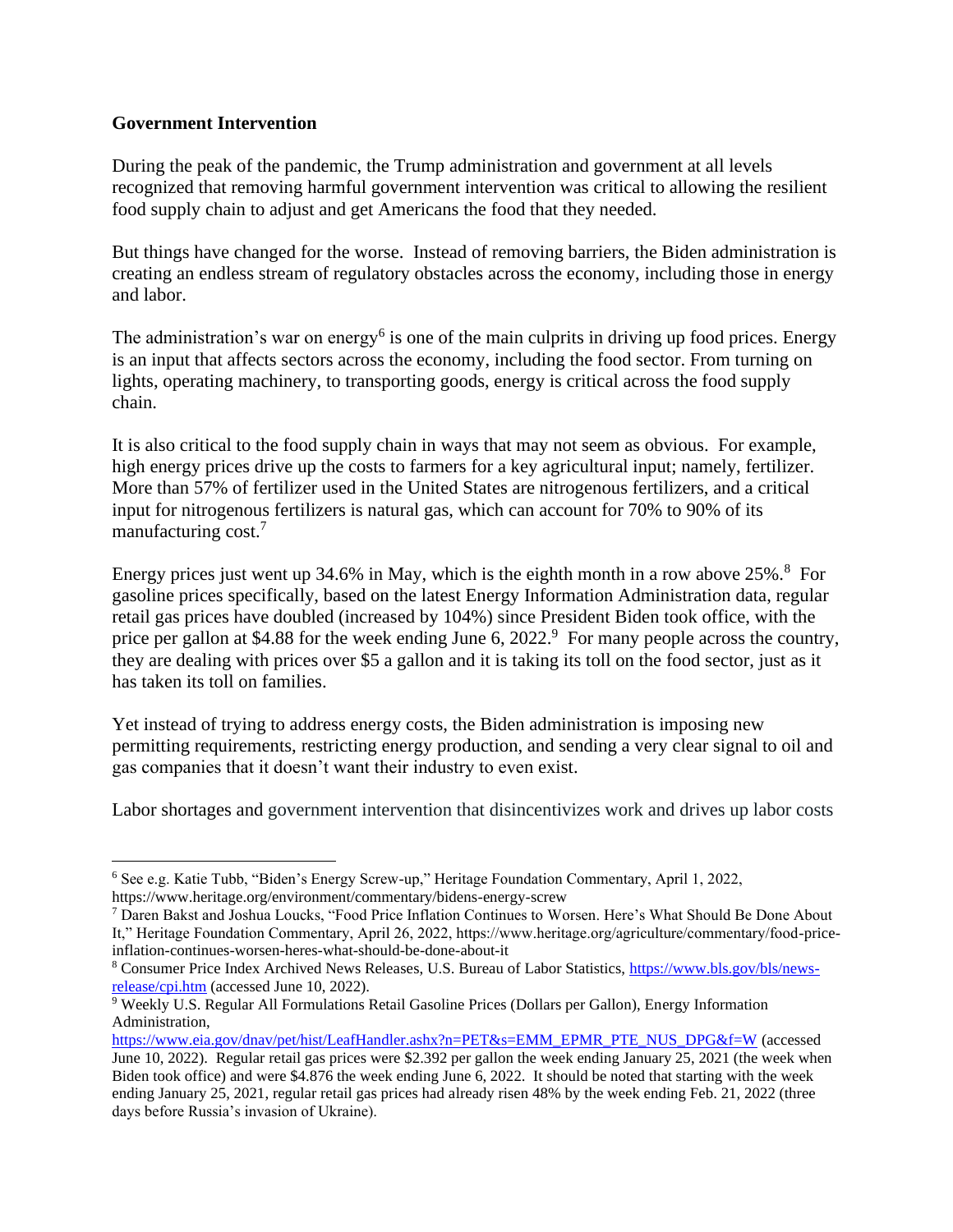is also exacerbating food prices. There are 11.4 million job openings,<sup>10</sup> which is about 50% above the pre-pandemic record,<sup>11</sup> and translates into 1.9 jobs available for every unemployed worker. There are 3.2 million fewer people in the labor force today, compared to the prepandemic rate.<sup>12</sup> According to the NFIB's May 2022 survey, a record-high 51 percent of employers reported job openings they could not fill.<sup>13</sup>

These labor challenges are hurting the food sector, like many other industries. For example, the fast-food industry has been experiencing a labor shortage<sup>14</sup> and offering significant bonuses<sup>15</sup> to attract potential workers. Just drive around where restaurants are located and one will quickly see the prominent advertisements for workers, making the shortages readily apparent.

There are also plenty of obstacles specific to the food and agricultural sector. Controversial countervailing duties on Moroccan fertilizers are driving up fertilizer costs.<sup>16</sup> The infamous federal sugar program intentionally drives up sugar prices, costing consumers as much as \$3.7 billion a year.<sup>17</sup>

There are also many food labeling regulations that are unnecessary, including menu labeling rules,<sup>18</sup> and environmental regulations hurting farmers and ranchers. For example, the Biden administration is moving forward with another rule to define what waters are regulated under the

https://www.sbc.senate.gov/public/\_cache/files/a/5/a5a8c228-6ef0-47b9-8de1-

<sup>&</sup>lt;sup>10</sup> Job Openings and Labor Turnover Survey, U.S. Bureau of Labor Statistics, <https://data.bls.gov/timeseries/JTS000000000000000JOL> (accessed June 10, 2022).

<sup>&</sup>lt;sup>11</sup> Ibid. See also Rachel Greszler, "What Is Happening in This Unprecedented U.S. Labor Market? February 2022 Update," Heritage Foundation *Backgrounder* No. 3684, February 8, 2022,

https://www.heritage.org/sites/default/files/2022-02/BG3684.pdf

<sup>&</sup>lt;sup>12</sup> Rachel Greszler, "The Small Business Workforce Challenge: Causes, Impacts, and Solutions," testimony before the Committee on Small Business and Entrepreneurship, U.S. Senate, June 8, 2022,

<sup>3</sup>a8468e68d29/6370354B22A6372350A860EB1F51CEA0.greszler-testimony.pdf (accessed June 10, 2022). <sup>13</sup> William C. Dunkelberg, "NFIB Jobs Report: Over Half of Small Businesses Have Unfilled Job Openings," National Federation of Independent Business, May 2022, https://www.nfib.com/foundations/researchcenter/monthly-reports/jobs-report/ (accessed June 10, 2022).

<sup>&</sup>lt;sup>14</sup> Ian Thomas, "How McDonald's, Wendy's and other fast food brands are dealing with labor shortages," CNBC Work, November 11, 2021, [https://www.cnbc.com/2021/11/11/how-mcdonalds-and-wendys-are-dealing-with-fast](https://www.cnbc.com/2021/11/11/how-mcdonalds-and-wendys-are-dealing-with-fast-food-labor-shortages.html)[food-labor-shortages.html](https://www.cnbc.com/2021/11/11/how-mcdonalds-and-wendys-are-dealing-with-fast-food-labor-shortages.html) (accessed June 10, 2022).

<sup>15</sup> Amelia Lucas "These restaurant chains have raised hourly wages or offered bonuses to attract workers," CNBC, July 11, 2021, [https://www.cnbc.com/2021/07/11/these-restaurant-chains-have-raised-wages-or-offered-bonuses-](https://www.cnbc.com/2021/07/11/these-restaurant-chains-have-raised-wages-or-offered-bonuses-.html) [.html](https://www.cnbc.com/2021/07/11/these-restaurant-chains-have-raised-wages-or-offered-bonuses-.html) (accessed June 10, 2022).

<sup>&</sup>lt;sup>16</sup> Daren Bakst and Gabriella Beaumont-Smith, "'Fertilizer Taxes' Will Hurt Farmers and Likely Drive Up Food Prices," Heritage Foundation Commentary, April 5, 2021,

https://www.heritage.org/agriculture/commentary/fertilizer-taxes-will-hurt-farmers-and-likely-drive-food-prices. <sup>17</sup> Agralytica, "Economic Effects of the Sugar Program Since the 2008 Farm Bill and Policy Implications for the 2013 Farm Bill," June 3, 2013, http://fairsugarpolicy.org/wordpress/wp-

content/uploads/2018/03/AgralyticaEconomicEffectsPaperJune2013.pdf (accessed June 10, 2022).

<sup>&</sup>lt;sup>18</sup> Daren Bakst, "FDA's Final Menu Labeling Rule: Going Way Beyond What's Required Under Obamacare," The Daily Signal, November 25, 2014, https://www.dailysignal.com/2014/11/25/fdas-final-menu-labeling-rule-goingway-beyond-whats-required-obamacare/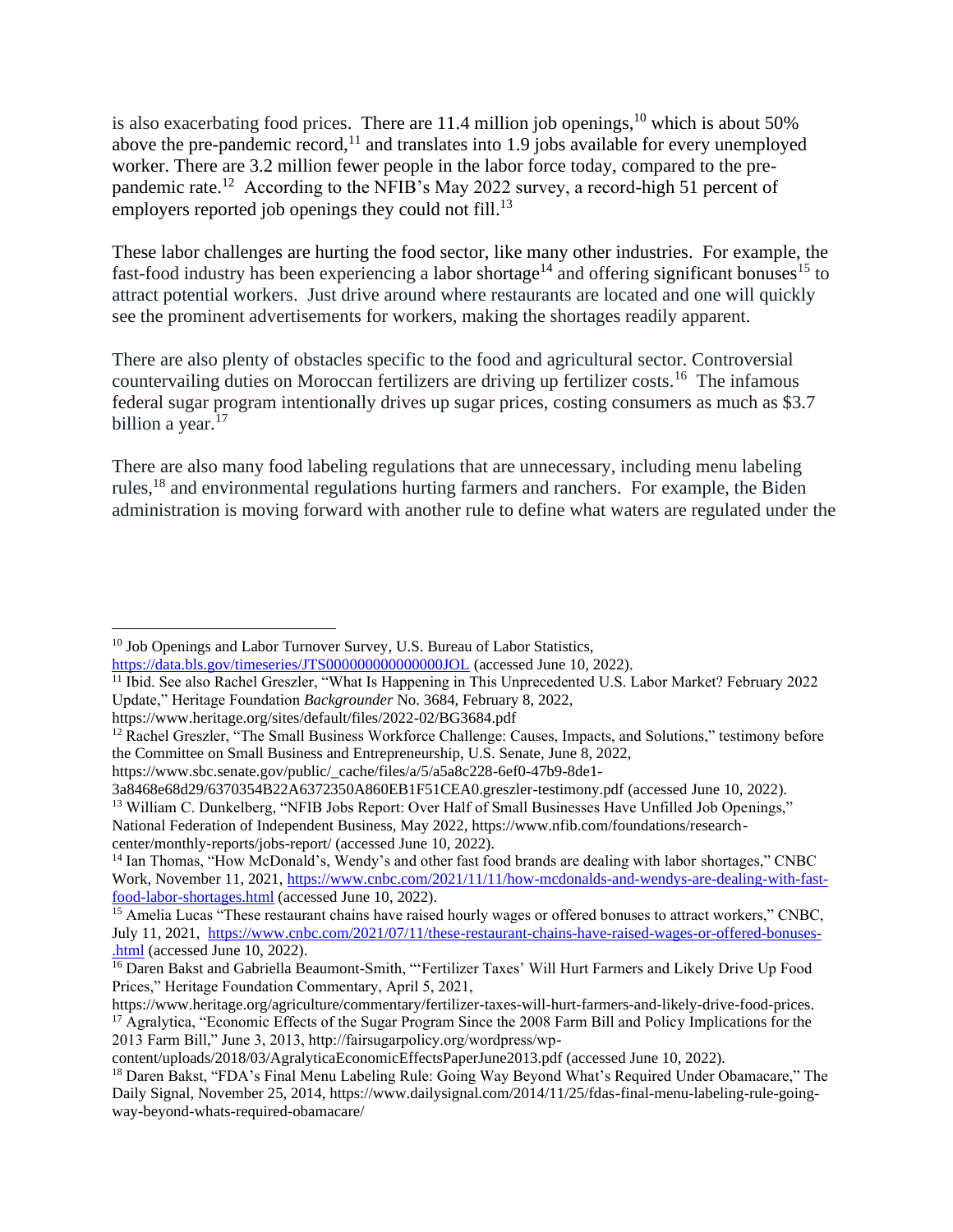Clean Water Act,<sup>19</sup> referred to as "waters of the United States" even as the U.S. Supreme Court is going to be hearing a case in the fall that could make any new rule moot.<sup>20</sup>

Making matters worse, Russia's invasion of Ukraine will only increase food prices. Removing harmful government intervention is not only important to help bring down food prices, but also to help increase global food supplies to minimize the risk of food shortages in other countries.

### **Recommendations**

Most of the harmful government intervention that drives up food prices is on the federal level. However, here are two recommendations for Pennsylvania policymakers:

**Review and remove harmful state intervention that could be driving up food prices.** In doing so, policymakers should carefully examine regulations affecting the entire food supply chain. This includes intervention hurting farmers, truckers, meatpackers, food manufacturers, food retailers, and consumers. Regarding consumers, policymakers should repeal policies that increase consumer costs for the purpose of influencing personal dietary choices.<sup>21</sup>

**Communicate concerns to the federal government.** The Commonwealth of Pennsylvania and its policymakers should communicate their concerns to federal officials regarding harmful federal policies that are driving up food prices. Much of the harmful policy is being formulated by federal agencies. Submitting comments, getting involved in federal agency efforts to secure feedback from states, among other opportunities, are important ways to help convey concerns.

### **Conclusion**

This is a troubling time for Pennsylvanians, just like it is for all Americans. This current inflation acts like a tax on all of us and it is hurting our quality of life.

Policymakers at all levels of government should be laser focused on removing the government intervention that is driving up prices, including food prices. Instead of driving inflation, policymakers need to remove the policies that are contributing to it.

Thank you again for this opportunity to testify.

<sup>&</sup>lt;sup>19</sup> Department of the Army, U.S. Army Corps of Engineers, Department of Defense, and U.S. Environmental Protection Agency, "Revised Definition of 'Waters of the United States,'" Proposed Rule, *Federal Register*, Vol. 86, No. 232 (December 7, 2021), p. 69372, [https://www.federalregister.gov/documents/2021/12/07/2021-25601/revised](https://www.federalregister.gov/documents/2021/12/07/2021-25601/revised-definition-of-waters-of-the-united-states)[definition-of-waters-of-the-united-states](https://www.federalregister.gov/documents/2021/12/07/2021-25601/revised-definition-of-waters-of-the-united-states) (accessed June 10, 2022) and U.S. Environmental Protection Agency, "Notice of Public Meetings Regarding 'Waters of the United States," [https://www.epa.gov/wotus/notice-public](https://www.epa.gov/wotus/notice-public-meetings-regarding-waters-united-states)[meetings-regarding-waters-united-states](https://www.epa.gov/wotus/notice-public-meetings-regarding-waters-united-states) (accessed June 10, 2022).

<sup>20</sup>*Sackett v. EPA*, Supreme Court Docket No. 21-454,

<https://www.supremecourt.gov/search.aspx?filename=/docket/docketfiles/html/public/21-454.html> (accessed June 10, 2022).

<sup>&</sup>lt;sup>21</sup> See e.g. Daren Bakst, "Government Control of Your Diet: Threats to 'Freedom to Eat'," Heritage Foundation *Issue Brief* No. 4033, September 3, 2013, [https://www.heritage.org/health-care-reform/report/government-control](https://www.heritage.org/health-care-reform/report/government-control-your-diet-threats-freedom-eat)[your-diet-threats-freedom-eat](https://www.heritage.org/health-care-reform/report/government-control-your-diet-threats-freedom-eat) and Daren Bakst, "The Working Poor Aren't Finding Anything Sweet in Philly's Soda Tax," Heritage Foundation Commentary, February 2, 2017, [https://www.heritage.org/taxes/commentary/the](https://www.heritage.org/taxes/commentary/the-working-poor-arent-finding-anything-sweet-phillys-soda-tax)[working-poor-arent-finding-anything-sweet-phillys-soda-tax](https://www.heritage.org/taxes/commentary/the-working-poor-arent-finding-anything-sweet-phillys-soda-tax).